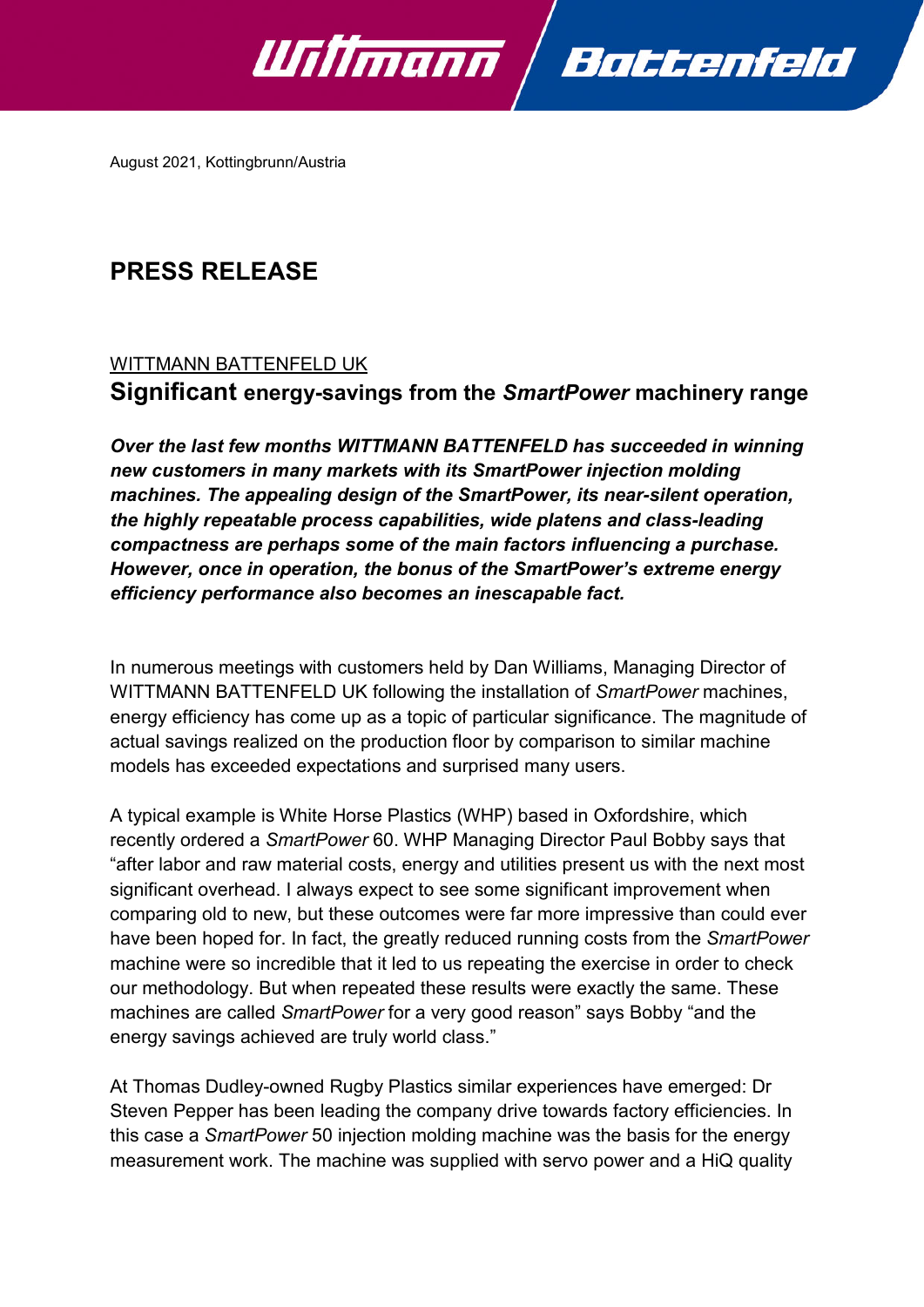

control package and it also deployed the regenerative KERS braking system so effectively used by the WITTMANN Group.

The *SmartPower* was compared to a machine that had been supplied in the early 1990's. Unsurprisingly perhaps the test results were astounding, revealing that the *SmartPower* injection molding machine was six times more energy efficient and six times less costly to run than the older machine.

Joint WITTMANN BATTENFELD UK Managing Director Tracy Cadman says that "my accounting background and expertise tells me that the low running costs of WITTMANN BATTENFELD designed equipment has to be a primary consideration for our customers in any purchasing decision. Customers are increasingly factoring these numbers into a lifetime of machinery performance - over ten, fifteen, twenty years."

Tracy also notes that WITTMANN BATTENFELD UK is able to confidently model and forecast the reduced energy cost they will save prospective customers with *SmartPower* based technology. "Our leading customers in the UK and Ireland are increasingly realizing that low energy production is helping to future proof businesses, not only for cost but also in terms of transparent Industry 4.0 production and securing a low environmental footprint."

*A fuller article on this topic will be published in the next edition of WITTMANN Innovations magazine*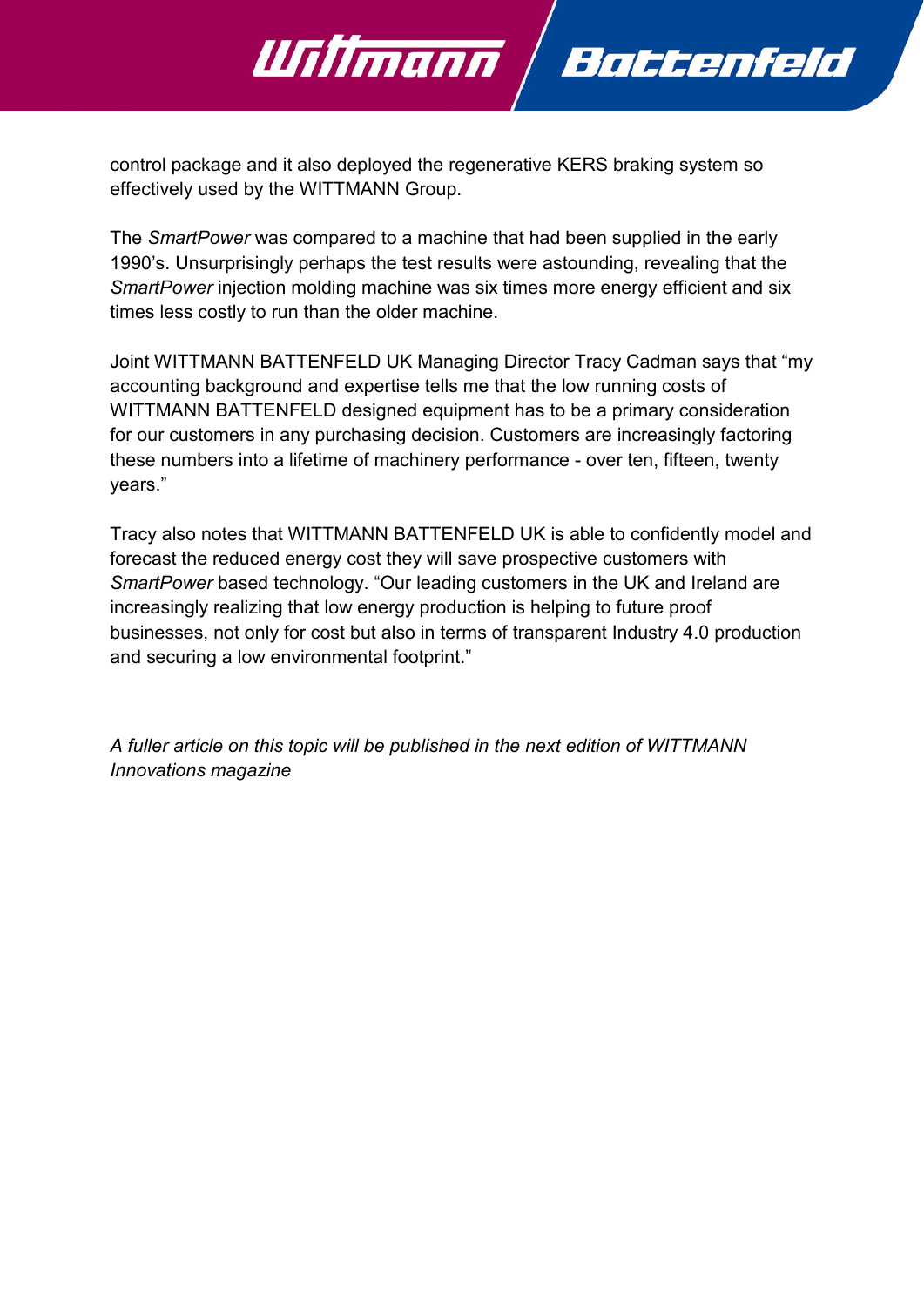



**Fig.:** from left to right: Tracy Cadman and Dan Williams in front of a *SmartPower* 90

#### **The WITTMANN Group**

The WITTMANN Group is a globally leading manufacturer of injection molding machines, robots and auxiliary equipment for processing a great variety of plasticizable materials – both plastic and non-plastic. The group of companies has its headquarters in Vienna, Austria and consists of two main divisions: WITTMANN BATTENFELD and WITTMANN. Following the principles of environmental protection, conservation of resources and circular economy, the WITTMANN Group engages in state-of-the-art process technology for maximum energy efficiency in injection molding, and in processing standard materials and materials with a high content of recyclates and renewable raw materials. The products of the WITTMANN Group are designed for horizontal and vertical integration into a Smart Factory and can be interlinked to form an intelligent production cell.

The companies of the group jointly operate eight production plants in five countries, and the additional sales companies at their 34 different locations are present in all major industrial markets around the world.